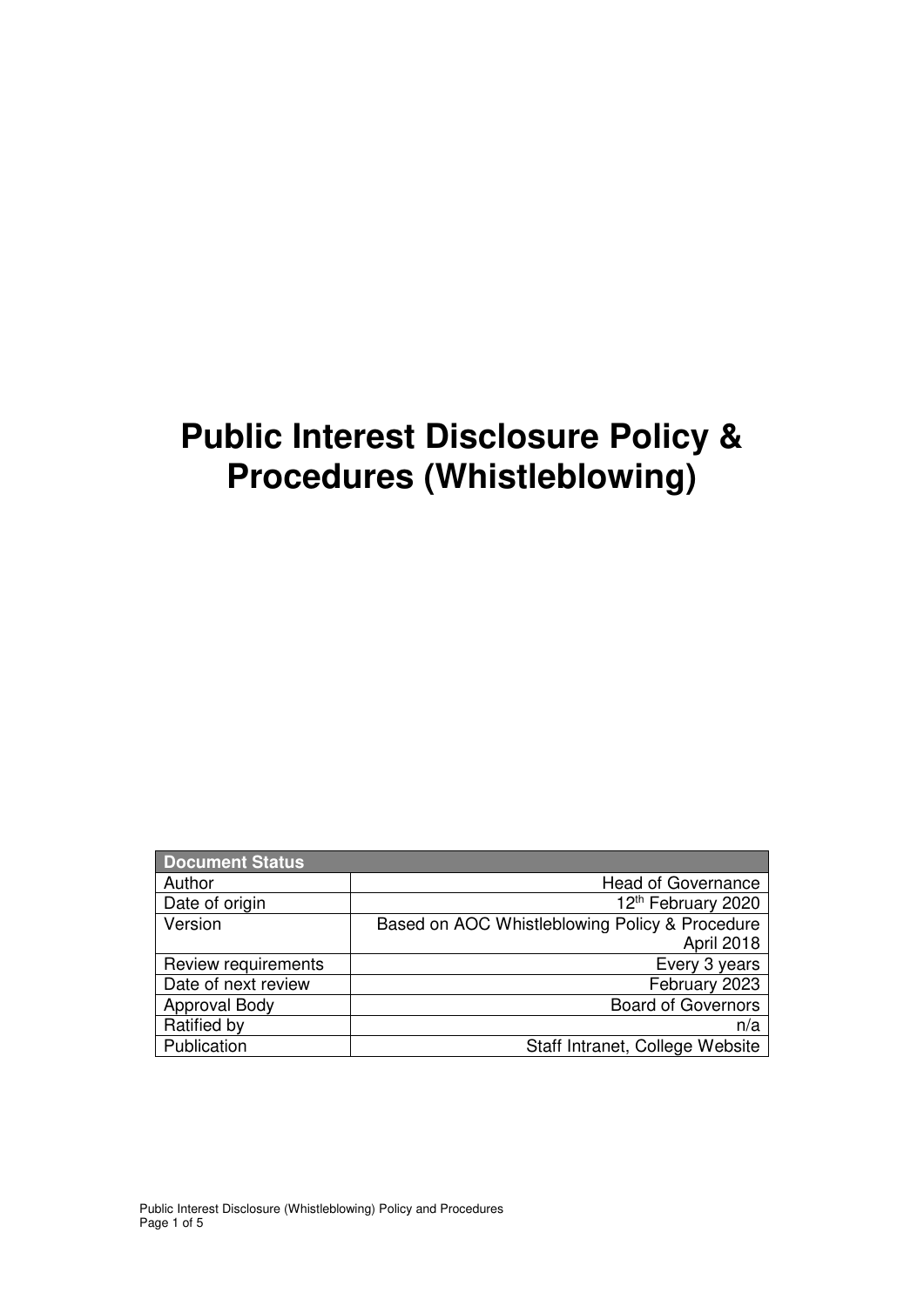#### **SECTION 1: INTRODUCTION**

1.1 The College is committed to operating in an ethical and principled way. The aim of this policy and procedure is to provide employees and workers (referred to as 'workers' in this policy) with information about how to raise genuine concerns of suspected bribery, breaches of the law and other serious wrongdoings.

1.2 The College encourages workers to raise genuine concerns about suspected wrongdoing at the earliest practicable stage. This policy and procedure is intended to provide safeguards to enable members of staff to raise genuine concerns about malpractice in connection with the College without fear of reprisals, even if they turn out to be mistaken.

1.3 This policy and procedure also seeks to balance the need to allow a culture of openness against the need to protect other workers against vexatious allegations or allegations which are not well-founded.

1.4 The principles of openness and accountability which underpin legislation protecting whistle-blowers are reflected in this policy and procedure. The College is also committed to ensuring compliance with the Bribery Act 2010.

# **SECTION 2: APPLICABILITY OF THIS POLICY AND PROCEDURE**

2.1 This policy applies to all employees, officers, consultants, contractors, volunteers, interns, casual workers, apprentices and agency workers. It is not directed at learners who can instead raise genuine concerns about suspected wrongdoing by making a complaint to Student Services.

2.2 Any worker who is unsure about whether to raise their concern under this policy or as a personal grievance under the College's grievance procedure is encouraged to approach the Chief People Officer in confidence for advice.

# **SECTION 3: PROTECTED DISCLOSURES**

3.1 The law protects workers who, out of a sense of public duty, want to reveal suspected wrongdoing or malpractice.

3.2 The law allows workers to raise what it defines as a 'protected disclosure'. In order to be a protected disclosure, a disclosure must relate to a specific subject matter (see Section 4 below) and the disclosure must also be made in an appropriate way (see Section 5 below). A 'protected disclosure' must, in the reasonable belief of the worker making it, also be made in the public interest. A protected disclosure must consist of information and not merely be allegations of suspected malpractice.

# **SECTION 4: SPECIFIC SUBJECT MATTER**

If, in the course of employment, a worker becomes aware of information which they reasonably believe tends to show one or more of the following, they must use this policy and procedure: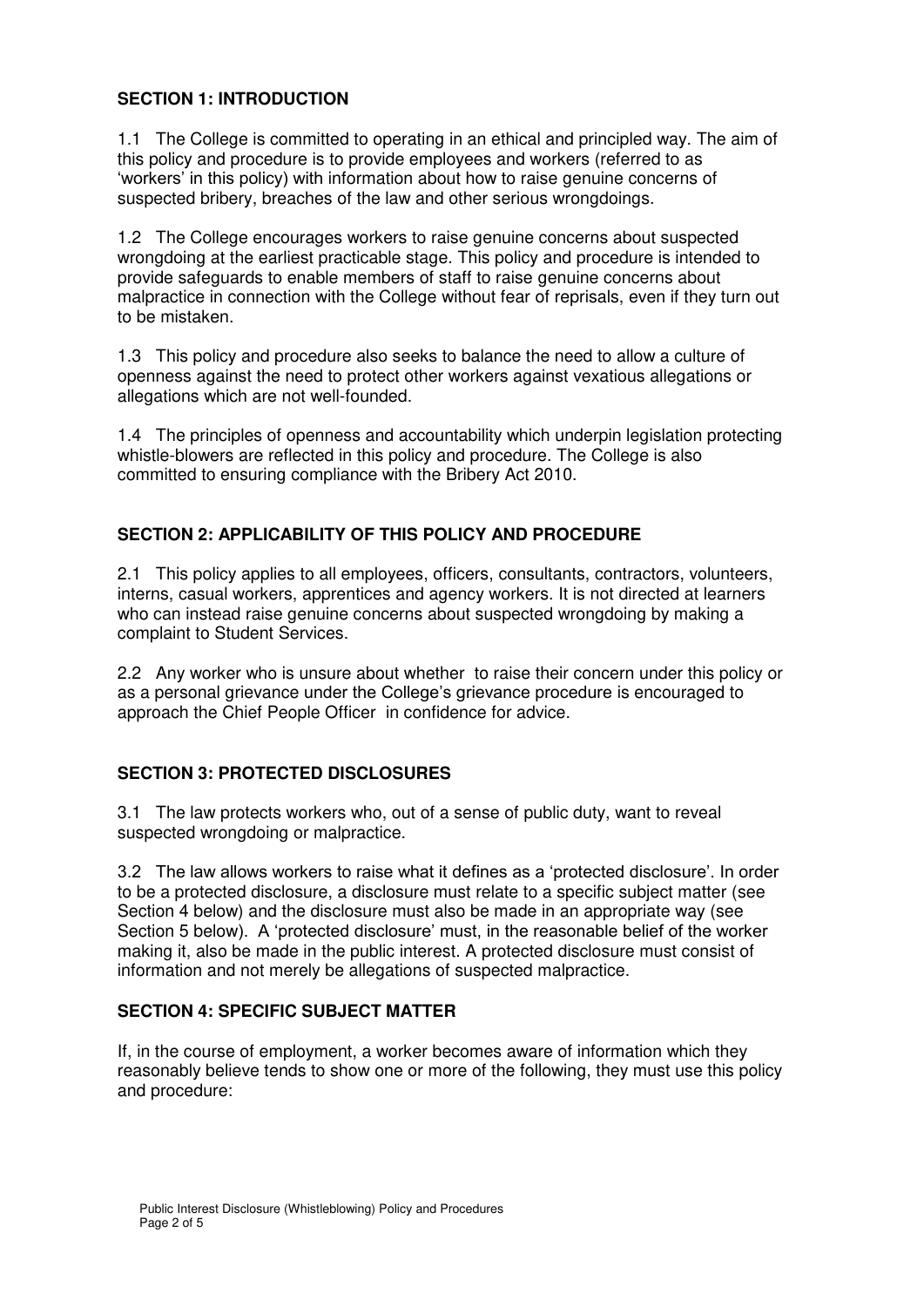- That a criminal offence has been committed, is being committed or is likely to be committed;
- That an individual has failed, is failing or is likely to fail to comply with any legal obligation to which they are subject;
- That a miscarriage of justice has occurred, is occurring, or is likely to occur;
- That the health or safety of any individual has been, is being, or is likely to be, endangered;
- That the environment, has been, is being, or is likely to be, damaged;
- That information tending to show any of the above, is being, or is likely to be, deliberately concealed.

# **SECTION 5: PROCEDURE FOR MAKING A DISCLOSURE**

5.1 Information which a worker reasonably believes tends to show one or more of the situations given in Section 4 should promptly be disclosed to their Line Manager so that any appropriate action can be taken.

5.2 If it is inappropriate to make such a disclosure to their line manager, a worker can raise the issue with the Chief People Officer or Head of Governance.

5.3 If the disclosure relates to the Chief Executive Officer (CEO), a worker can raise the issue with the Head of Governance. In the event that the disclosure relates to the Head of Governance, a worker can raise the issue with the Chair of Governors.

5.4 Workers are encouraged to identify themselves when making a disclosure. If an anonymous disclosure is made, the College will not be in a position to notify the individual making the disclosure of the outcome of action taken by the College. Anonymity also means that the College will have difficulty in investigating such a concern. The College reserves the right to determine whether to apply this procedure in respect of an anonymised disclosure in light of the following considerations:

- The seriousness of the issues raised in the disclosure; and
- How likely it is that the concern can be confirmed from attributable sources.

5.5 For further guidance in relation to this policy and procedure, or concerning the use of the disclosure procedure generally, employees should speak in confidence to the Chief People Officer or Head of Governance.

# **SECTION 6: PROCEDURE FOR INVESTIGATION OF A DISCLOSURE**

6.1 When a worker makes a disclosure, the College will acknowledge its receipt, in writing, within a reasonable time.

6.2 The College will carry out an initial assessment to determine the scope of any investigation. It will inform the worker of the outcome of its assessment.

6.3 The College will determine the appropriate action to take (including action under any other applicable College policy or procedure). Possible actions could include internal investigation; referral to the College's auditors; or referral to relevant external bodies such as the police, OFSTED, Health and Safety Executive or the Information Commissioner's Office.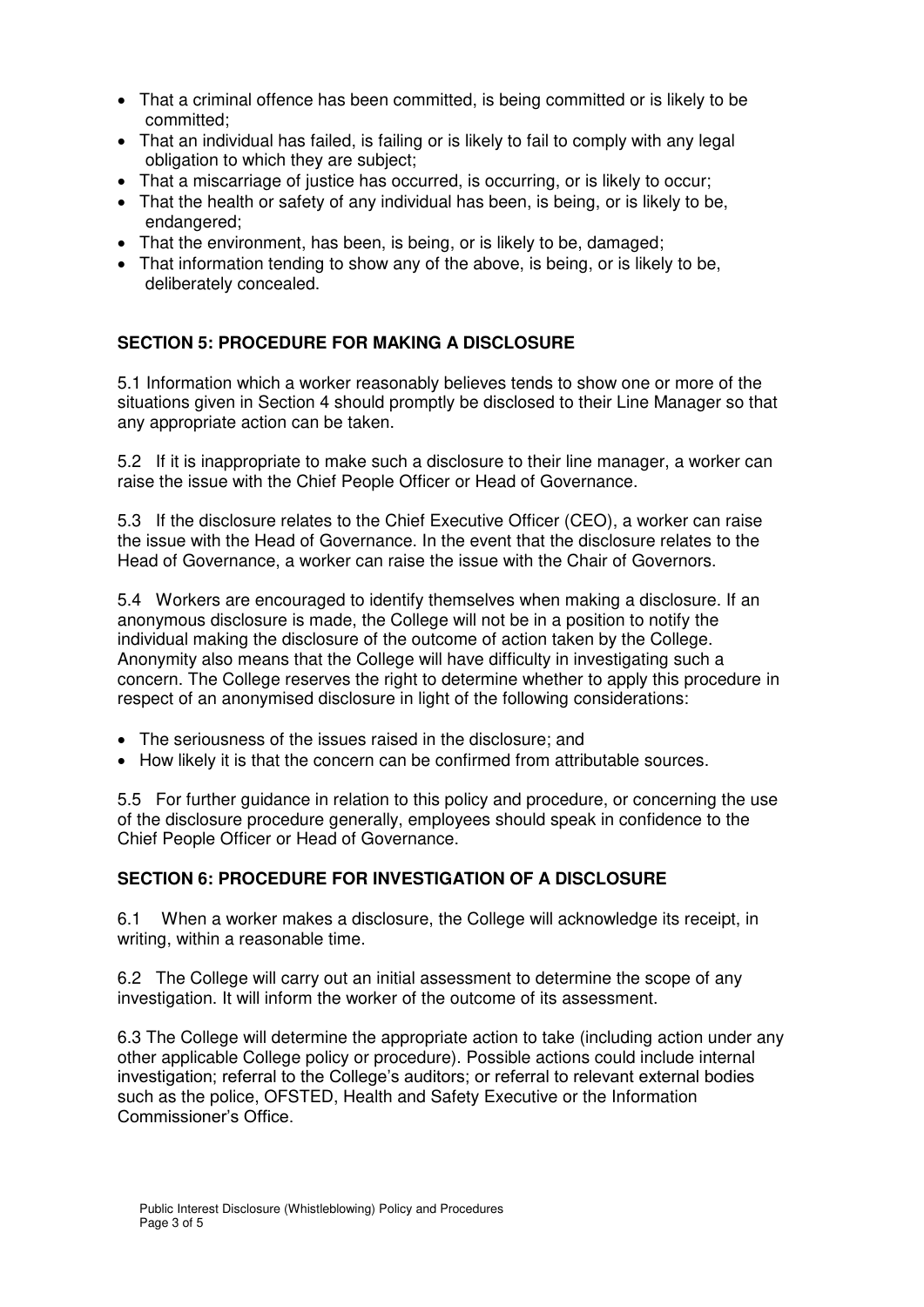6.4 If appropriate, any internal investigation would be conducted by a manager of the College without any direct association with the individual to whom the disclosure relates, or by an external investigator appointed by the College as appropriate. In some cases the College may appoint a team of investigators including staff with relevant experience of investigations or specialist knowledge of the subject matter.

6.5 Any recommendations for further action made by the College will be addressed to the CEO or Chair of Governors as appropriate in the circumstances. The recipient will take all steps within their power to ensure the recommendations are implemented unless there are good reasons for not doing so.

6.6 The worker making the disclosure will be notified of the outcome of any action taken by the College under this policy and procedure within a reasonable period of time. However, sometimes the need for confidentiality may prevent the College giving the worker specific details of the investigation or any disciplinary action taken as a result. Workers should treat any information about the investigation as confidential.

6.7 If the worker is not satisfied that their concern has been appropriately addressed, they can raise it with the CEO within 20 working days. The CEO will make a final decision on action to be taken and notify the worker making the disclosure.

6.8 There may be circumstances where the College concludes that the disclosure is without substance or merit or it is not appropriate to carry out further investigations. This might apply where:

- The College is satisfied that a worker does not have reasonable belief that suspected malpractice is occurring; or
- The matter is already the subject of legal proceedings or appropriate action by the external body; or
- The matter has already been raised and is being investigated or has been investigated and appropriate action has been taken.

# **SECTION 7: SAFEGUARDS FOR WORKERS MAKING A DISCLOSURE**

7.1 A worker making a disclosure under this procedure can expect their matter to be treated confidentially by the College and, where applicable, their name will not be disclosed to anyone implicated in the suspected wrongdoing, without their prior approval.

7.2 The College will take all reasonable steps to ensure that any report of recommendations, or other relevant documentation, produced by the College does not identify the worker making the disclosure without their written consent, or unless the College is legally obliged to do so, or for the purposes of seeking legal advice.

7.3 No formal disciplinary action will be taken against a worker on the grounds of making a disclosure made under this policy or procedure. This does not prevent the College from bringing disciplinary action against a worker where the College has grounds to believe that a disclosure was made maliciously or vexatiously, or where a disclosure is made outside the College without reasonable grounds.